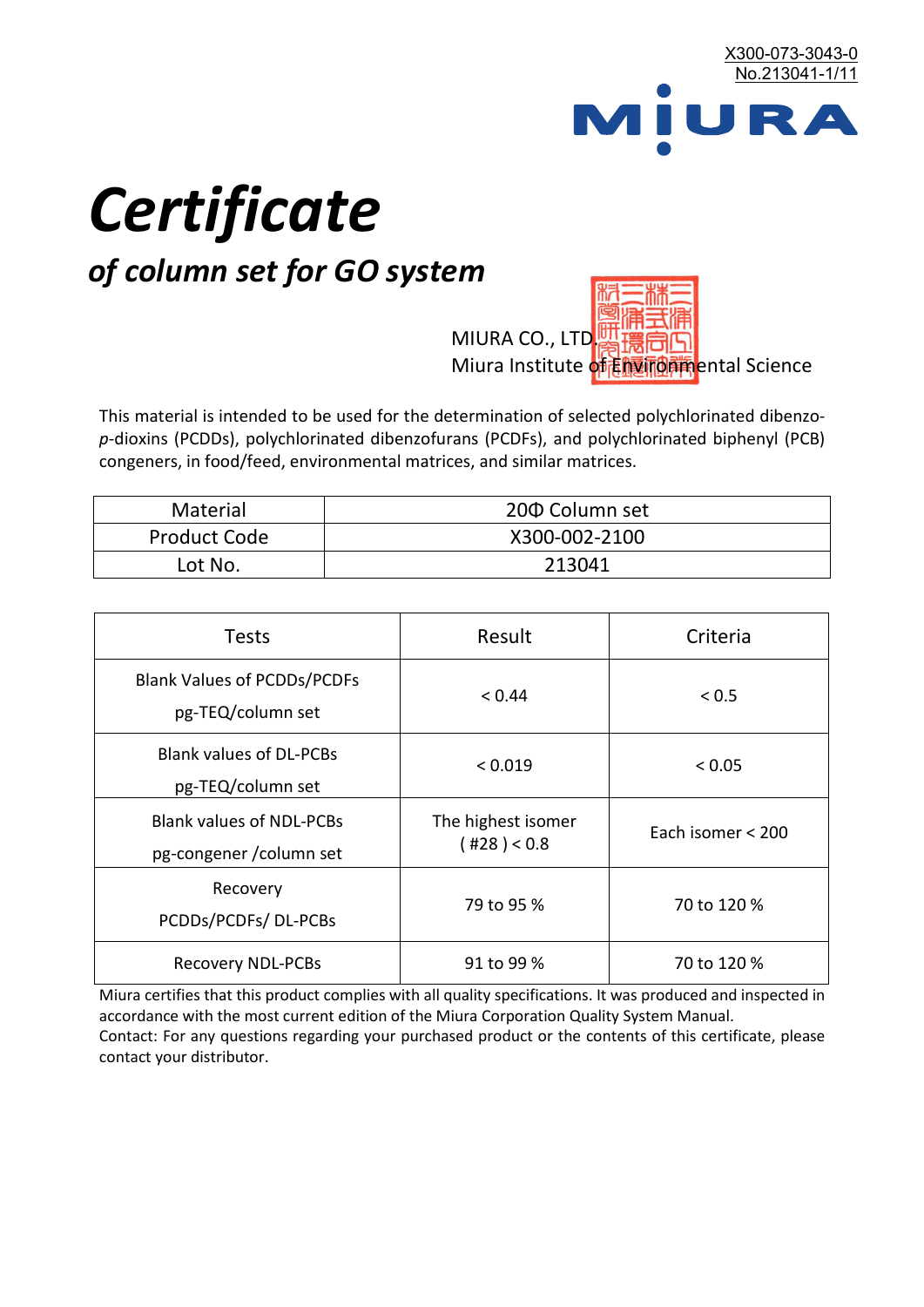### **DESCRIPTIONS**

**Lot Number:** The number mentioned on the labels on the column bag is the lot production number.

**Blank Level Values:** Blank level values, expressed as mass fractions (pg-TEQ per a column set), for selected PCB congeners, PCDD, and PCDF congeners are provided in Table 2. Blank level values are a reference value for which MIURA has the highest confidence in its accuracy, in that all known or suspected sources of bias have been investigated or taken into account (JIS K0311 or JIS K0312).

**Recovery Values (Sample):** Recovery values, expressed as percentages, are provided in Table 3 for selected mass labeled-PCB congeners, and selected mass labeled PCDD and PCDF congeners, based on selected mass labeled recovery standards added before GC-MS measurement. Recovery values meet EU regulations; however, the values meet the MIURA criteria for this certification, which are stricter than what is required by EU regulations.

#### **NOTICE AND WARNING TO USERS**

THE GO SYSTEM COLUMN SET IS INTENDED FOR DIOXIN ANALYTICAL USE ONLY, INCLUDING HAZARDOUS MATERIALS. BEFORE USE, READ THE SDS CAREFULLY; HANDLE PRODUCT AS A HAZARDOUS MATERIAL CAPABLE OF SKIN CORROSION AND/OR EYE DAMAGE.

#### **INSTRUCTIONS FOR STABILITY, STORAGE, AND USE**

**Stability and Storage:** The column set should be stored at room temperatures below 25 °C until use. It should not be frozen or exposed to sunlight or ultraviolet radiation. After removing from the bags, the contents should be used immediately, especially, because the concentration column (lower) "Alumina" can be deactivated under high-humidity. Storing of the removed column set is not recommended.

**Use:** If storing in a cold room or refrigerator, bring them to room temperature (let stand for approximately 30 min), remove water condensed on the surface of the bags. Carefully remove the bags to avoid damage of the column. Use the same lot number with one column set. For more information of column set refer to the operation manual.

#### **ANALYTICAL METHODS USED AT MIURA**

For preparation of blank test, several column sets chosen at random per lot production were allowed to reach ambient temperature; two types of the purification columns (upper: silver nitrate silica gel, and lower: sulfuric acid silica gel) were assembled, and 10 mL of n-hexane was added to wet the top of the column with the designated column cap and disposable syringe. Then, a known amount of internal standard solution (containing selected labeled PCB, PCDDs, and PCDFs congeners; as shown in Table 1) dissolved in 6 mL of n-hexane was added to the top of the column with disposable syringe, and the syringe was washed with 2 x 2 mL of n-hexane; the n-hexane was injected into the column again. Then, the purification columns assembled with the concentration columns (upper) and (lower) were set to the each system unit immediately. After two fractions (dioxin and PCB fractions) were obtained from each system unit, a known amount of the recovery standard solution was added to each concentration vessel. Finally, both fractions were concentrated using an evaporation system under nitrogen to 0.01 mL.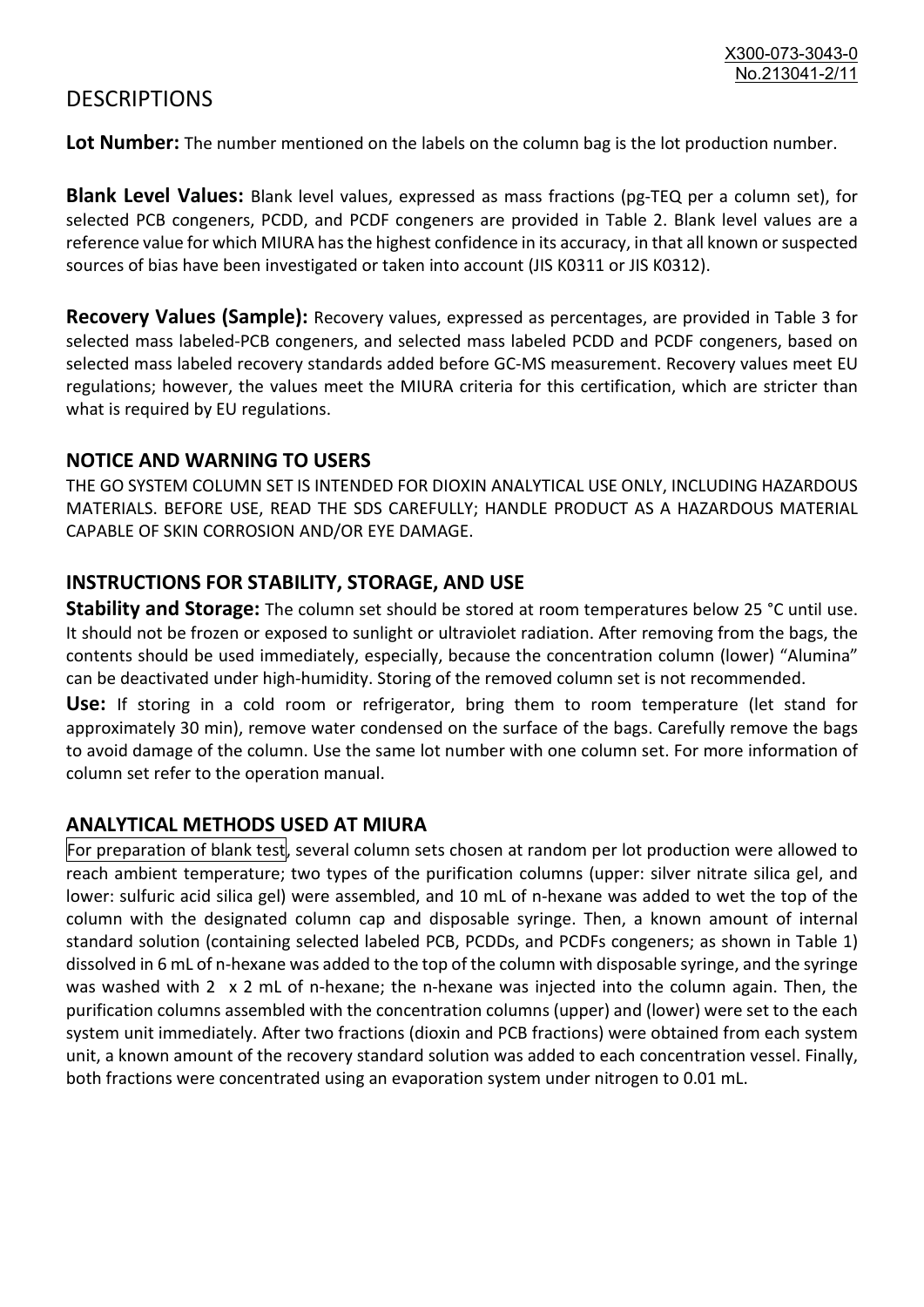X300-073-3043-0 No. 213041-3/

| Compounds                          | Standard                      | Maker Code     | Maker                           | <b>Diluted</b><br>Concentration |
|------------------------------------|-------------------------------|----------------|---------------------------------|---------------------------------|
| PCDDs and PCDFs,<br><b>DL-PCBs</b> | Internal Standard             | DF-SS-A        |                                 |                                 |
|                                    | <b>Internal Standard</b>      | DFP-LCS-B      |                                 |                                 |
|                                    | Recovery (Surrogate) Standard | DF-IS-J        | Wellington<br>Laboratories Inc. | $10$ ng/mL<br>in decane         |
| <b>NDL-PCBs</b>                    | Internal Standard             | <b>MBP-28</b>  |                                 |                                 |
|                                    |                               | <b>MBP-52</b>  |                                 |                                 |
|                                    |                               | MBP-101        |                                 |                                 |
|                                    |                               | <b>MBP-138</b> |                                 |                                 |
|                                    |                               | MBP-153        |                                 |                                 |
|                                    | Recovery (Surrogate) Standard | <b>MBP-19</b>  |                                 |                                 |
|                                    |                               | <b>MBP-70</b>  |                                 |                                 |
|                                    |                               | <b>MBP-111</b> |                                 |                                 |
|                                    |                               | MBP-162        |                                 |                                 |
|                                    |                               | <b>MBP-178</b> |                                 |                                 |

Table 1. Standard solutions used for recovery tests.

The concentrated dioxin fraction was analyzed using gas chromatography / high resolution mass spectrometry (GC/HRMS) operated in electron impact (EI) mode. A 0.25 mm ID × 60 m fused silica capillary (BPX-DXN, TRAJAN) was used. The concentrated PCB fraction was analyzed using GC/HRMS operated in EI mode. A 0.25 mm ID × 60 m fused silica capillary (HT8-PCB, TRAJAN) was used. All injections were 2 μL using a splitless inlet. The results, blank level values, are provided in Table 2. The chromatograms of each compounds are shown at page 6 and after. Furthermore, the dioxin and PCB fractions were analyzed using gas chromatography / low resolution mass spectrometry operated in total ion scan (m/z 50 to 500) mode, to confirm if interferences may affect determination of target compounds by GC/HRMS are included in the fractions, the chromatograms are not shown here.

For the recovery test (sample), The sunflower seed oil from Helianthus annuus (S5007-1L, Sigma Aldrich) was dissolved in 2 mL of n-hexane. A known amount of the internal standard solution was added to the flask, mixed, and allowed to equilibrate. First, several column sets chosen at random per lot production were allowed to reach ambient temperature; the purification columns (upper) and (lower) were assembled. 10 mL of n-hexane was added to wet the top of the column with the designated column cap and disposable syringe. Then, the sample with the internal standard was injected into the top of the column with the disposable syringe, and the syringe was washed with 2 x 2 mL of n-hexane; the n-hexane was injected into the column again. The purification column was assembled with the concentration column (upper) and (lower), and set to the each system unit immediately. After obtaining two fractions from the system unit, the dioxin and PCB fractions were concentrated using an evaporation system under nitrogen to approximately 0.01 mL. After the addition of a known amount of recovery standard solution, the both fractions were concentrated to 0.02 mL; then dioxin and PCB in each fractions were analyzed using GC/HRMS as mentioned above test. The inspection results is displayed in Table 3.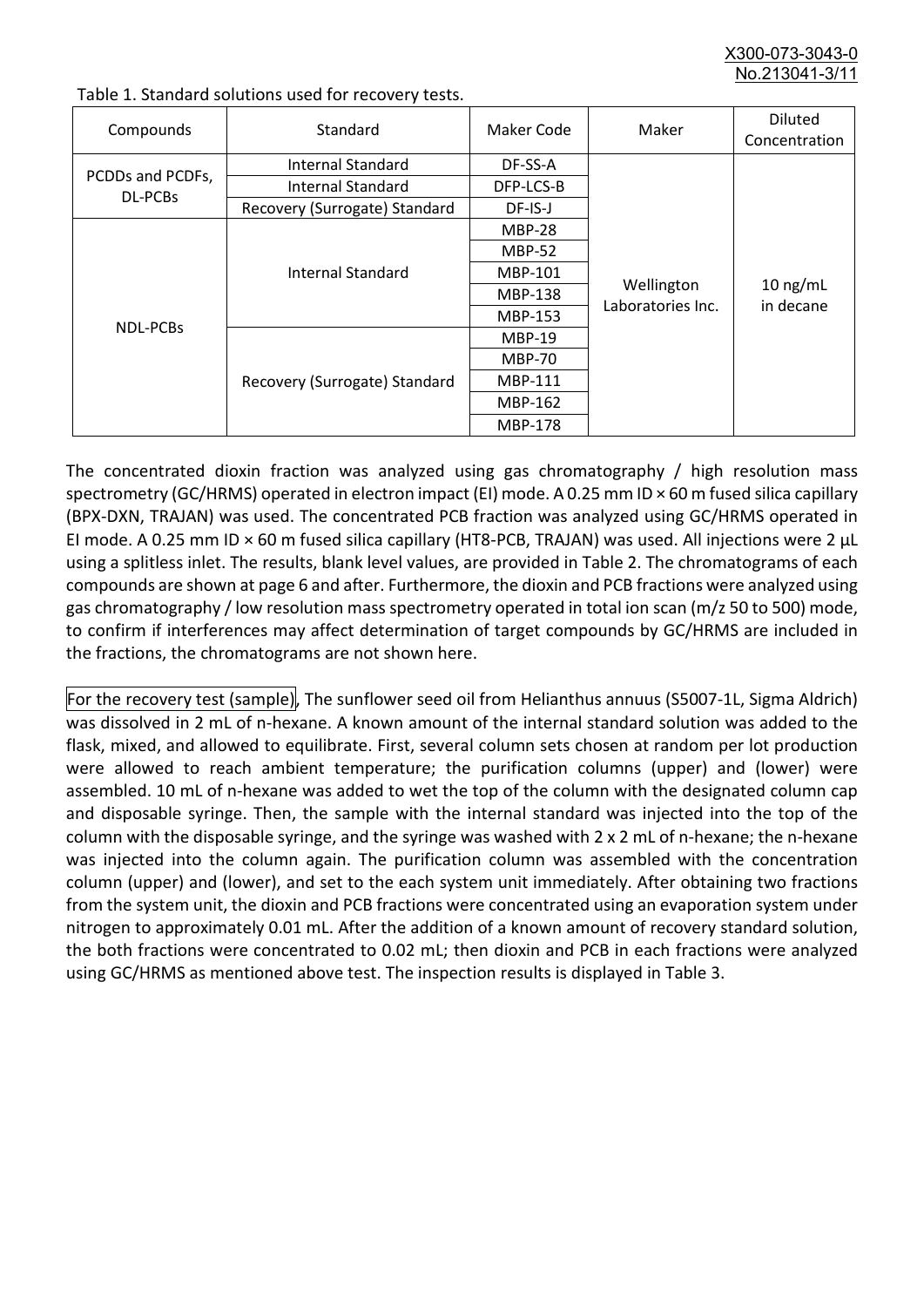X300-073-3043-0 No.213041-4/11

|  | Table 2 Blank levels of dioxins (PCDDs/PCDFs and DL-PCBs) and NDL-PCBs per column set. |
|--|----------------------------------------------------------------------------------------|
|--|----------------------------------------------------------------------------------------|

| able 2 Dialin levels of dioxins (I CDDs) FCDTs and DET CDs) and NDET CDs per column sett.<br>Congener | Concentration | LOQ       | <b>LOD</b> | $S/N=3$   | TEQ*      |
|-------------------------------------------------------------------------------------------------------|---------------|-----------|------------|-----------|-----------|
|                                                                                                       | pg/column     | pg/column | pg/column  | pg/column | pg/column |
| 2,3,7,8-TeCDD                                                                                         | <b>ND</b>     | 0.29      | 0.09       | 0.09      | 0.09      |
| 1,2,3,7,8-PeCDD                                                                                       | <b>ND</b>     | 0.30      | 0.09       | 0.08      | 0.09      |
| 1,2,3,4,7,8-HxCDD                                                                                     | <b>ND</b>     | 0.8       | 0.2        | 0.2       | 0.02      |
| 1,2,3,6,7,8-HxCDD                                                                                     | <b>ND</b>     | 0.7       | 0.2        | 0.2       | 0.02      |
| 1,2,3,7,8,9-HxCDD                                                                                     | <b>ND</b>     | 0.8       | 0.2        | 0.2       | 0.02      |
| 1,2,3,4,6,7,8-HpCDD                                                                                   | <b>ND</b>     | 1.3       | 0.4        | 0.08      | 0.004     |
| <b>OCDD</b>                                                                                           | <b>ND</b>     | 1.9       | 0.6        | 0.1       | 0.00018   |
| 2,3,7,8-TeCDF                                                                                         | <b>ND</b>     | 0.9       | 0.3        | 0.09      | 0.03      |
| 1,2,3,7,8-PeCDF                                                                                       | <b>ND</b>     | 0.8       | 0.2        | 0.2       | 0.006     |
| 2,3,4,7,8-PeCDF                                                                                       | <b>ND</b>     | 0.5       | 0.2        | 0.2       | 0.06      |
| 1,2,3,4,7,8-HxCDF                                                                                     | <b>ND</b>     | 0.6       | 0.2        | 0.07      | 0.02      |
| 1,2,3,6,7,8-HxCDF                                                                                     | <b>ND</b>     | 0.9       | 0.3        | 0.07      | 0.03      |
| 1,2,3,7,8,9-HxCDF                                                                                     | <b>ND</b>     | 0.6       | 0.2        | 0.08      | 0.02      |
| 2,3,4,6,7,8-HxCDF                                                                                     | <b>ND</b>     | 0.6       | 0.2        | 0.07      | 0.02      |
| 1,2,3,4,6,7,8-HpCDF                                                                                   | <b>ND</b>     | 1.0       | 0.3        | 0.07      | 0.003     |
| 1,2,3,4,7,8,9-HpCDF                                                                                   | <b>ND</b>     | 1.1       | 0.3        | 0.09      | 0.003     |
| <b>OCDF</b>                                                                                           | <b>ND</b>     | 2.0       | 0.6        | 0.2       | 0.00018   |
| #81 (3,4,4',5-TeCB)                                                                                   | <b>ND</b>     | 0.7       | 0.2        | 0.05      | 0.00006   |
| #77 (3,3',4,4'-TeCB)                                                                                  | <b>ND</b>     | 1.5       | 0.5        | 0.06      | 0.00005   |
| #126 (3,3',4,4',5-PeCB)                                                                               | <b>ND</b>     | 0.4       | 0.1        | 0.08      | 0.01      |
| #169 (3,3',4,4',5,5'-HxCB)                                                                            | <b>ND</b>     | 0.9       | 0.3        | 0.08      | 0.009     |
| #123 (2',3,4,4',5-PeCB)                                                                               | <b>ND</b>     | 0.4       | 0.1        | 0.03      | 0.000003  |
| #118 (2,3',4,4',5-PeCB)                                                                               | <b>ND</b>     | 0.7       | 0.2        | 0.03      | 0.000006  |
| #105 (2,3,3',4,4'-PeCB)                                                                               | <b>ND</b>     | 0.4       | 0.1        | 0.03      | 0.000003  |
| #114 (2,3,4,4',5-PeCB)                                                                                | <b>ND</b>     | 0.6       | 0.2        | 0.03      | 0.000006  |
| #167 (2,3',4,4',5,5'-HxCB)                                                                            | <b>ND</b>     | 0.4       | 0.1        | 0.03      | 0.000003  |
| #156 (2,3,3',4,4',5-HxCB)                                                                             | <b>ND</b>     | 0.5       | 0.1        | 0.03      | 0.000003  |
| #157 (2,3,3',4,4',5'-HxCB)                                                                            | <b>ND</b>     | 0.6       | 0.2        | 0.03      | 0.000006  |
| #189 (2,3,3',4,4',5,5'-HpCB)                                                                          | <b>ND</b>     | 0.4       | 0.1        | 0.03      | 0.000003  |
| #28 (2,4,4'-TrCB)                                                                                     | 0.8           | 0.4       | 0.1        | 0.03      |           |
| #52 (2,2',5,5'-TeCB)                                                                                  | 0.4           | 0.3       | 0.1        | 0.04      |           |
| #101 (2,2',4,5,5'-PeCB)                                                                               | (0.2)         | 0.4       | 0.1        | 0.03      |           |
| #138 (2,2',3,4,4',5'-HxCB)                                                                            | <b>ND</b>     | 0.6       | 0.2        | 0.03      |           |
| #153 (2,2',4,4',5,5'-HxCB)                                                                            | <b>ND</b>     | 1.1       | 0.3        | 0.03      |           |
| #180 (2,2',3,4,4',5,5'-HpCB)                                                                          | <b>ND</b>     | 0.6       | 0.2        | 0.03      |           |

\* TEQ: Toxicity Equivalents (are applied WHO-TEF(2006))

- 1. The figures in the parentheses in the concentration of actual measurement denote the concentration of the LOD or more and less than the LOQ.
- 2. ND in the concentration of actual measurement denotes less than the LOD.
- 3. TEQ are calculated with an actual measurement which is the concentration of the LOQ or more, and an actual measurement which is the concentration of the LOD or more and less than the LOQ, respectively. For values less than the LOD, TEQ are calculated with the LOD.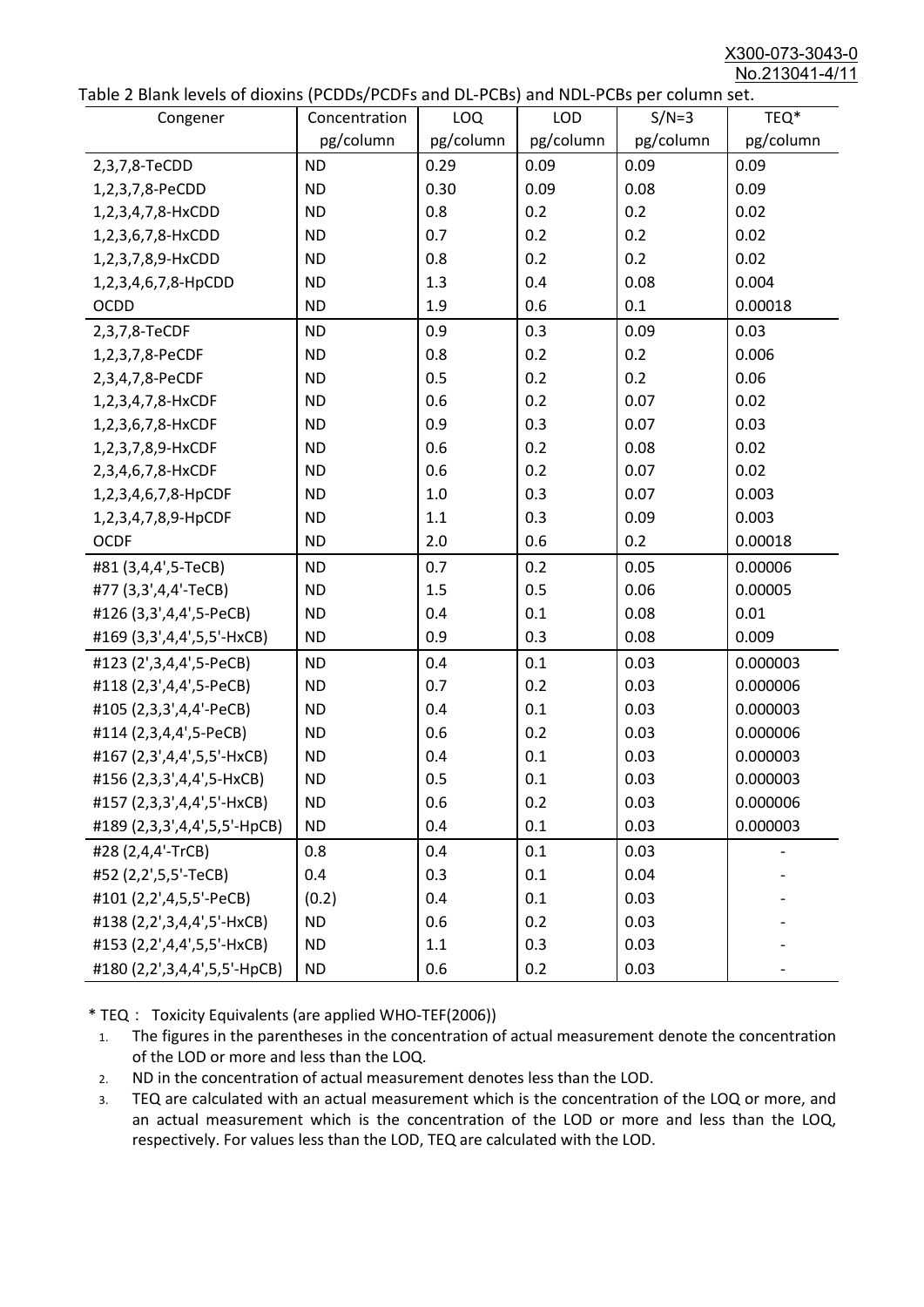| uwic J.<br><u>RECOVERTS OF RIBEICA INTERNATION STANDAR</u><br>Congener | Sample |
|------------------------------------------------------------------------|--------|
| 2,3,7,8-TeCDD                                                          | 79 %   |
| 1,2,3,7,8-PeCDD                                                        | 82%    |
| 1,2,3,4,7,8-HxCDD                                                      | 87%    |
| 1,2,3,6,7,8-HxCDD                                                      | 91%    |
| 1,2,3,7,8,9-HxCDD                                                      | 83%    |
| 1,2,3,4,6,7,8-HpCDD                                                    | 90%    |
| <b>OCDD</b>                                                            | 86%    |
| 2,3,7,8-TeCDF                                                          | 83%    |
| 1,2,3,7,8-PeCDF                                                        | 85%    |
| 2,3,4,7,8-PeCDF                                                        | 93%    |
| 1,2,3,4,7,8-HxCDF                                                      | 87%    |
| 1,2,3,6,7,8-HxCDF                                                      | 85%    |
| 1,2,3,7,8,9-HxCDF                                                      | 84 %   |
| 2,3,4,6,7,8-HxCDF                                                      | 89%    |
| 1,2,3,4,6,7,8-HpCDF                                                    | 87%    |
| 1,2,3,4,7,8,9-HpCDF                                                    | 86%    |
| <b>OCDF</b>                                                            | 88%    |
| #81 (3,4,4',5-TeCB)                                                    | 86%    |
| #77 (3,3',4,4'-TeCB)                                                   | 84 %   |
| #126 (3,3',4,4',5-PeCB)                                                | 90%    |
| #169 (3,3',4,4',5,5'-HxCB)                                             | 89%    |
| #123 (2',3,4,4',5-PeCB)                                                | 84 %   |
| #118 (2,3',4,4',5-PeCB)                                                | 80%    |
| #105 (2,3,3',4,4'-PeCB)                                                | 86 %   |
| #114 (2,3,4,4',5-PeCB)                                                 | 87%    |
| #167 (2,3',4,4',5,5'-HxCB)                                             | 89%    |
| #156 (2,3,3',4,4',5-HxCB)                                              | 84 %   |
| #157 (2,3,3',4,4',5'-HxCB)                                             | 82%    |
| #189 (2,3,3',4,4',5,5'-HpCB)                                           | 95 %   |
| #28 (2,4,4'-TrCB)                                                      | 99 %   |
| #52 (2,2',5,5'-TeCB)                                                   | 97%    |
| #101 (2,2',4,5,5'-PeCB)                                                | 91%    |
| #138 (2,2',3,4,4',5'-HxCB)                                             | 91%    |
| #153 (2,2',4,4',5,5'-HxCB)                                             | 92%    |
| #180 (2,2',3,4,4',5,5'-HpCB)                                           | 92%    |

Table 3. Recoveries of labeled internal standards.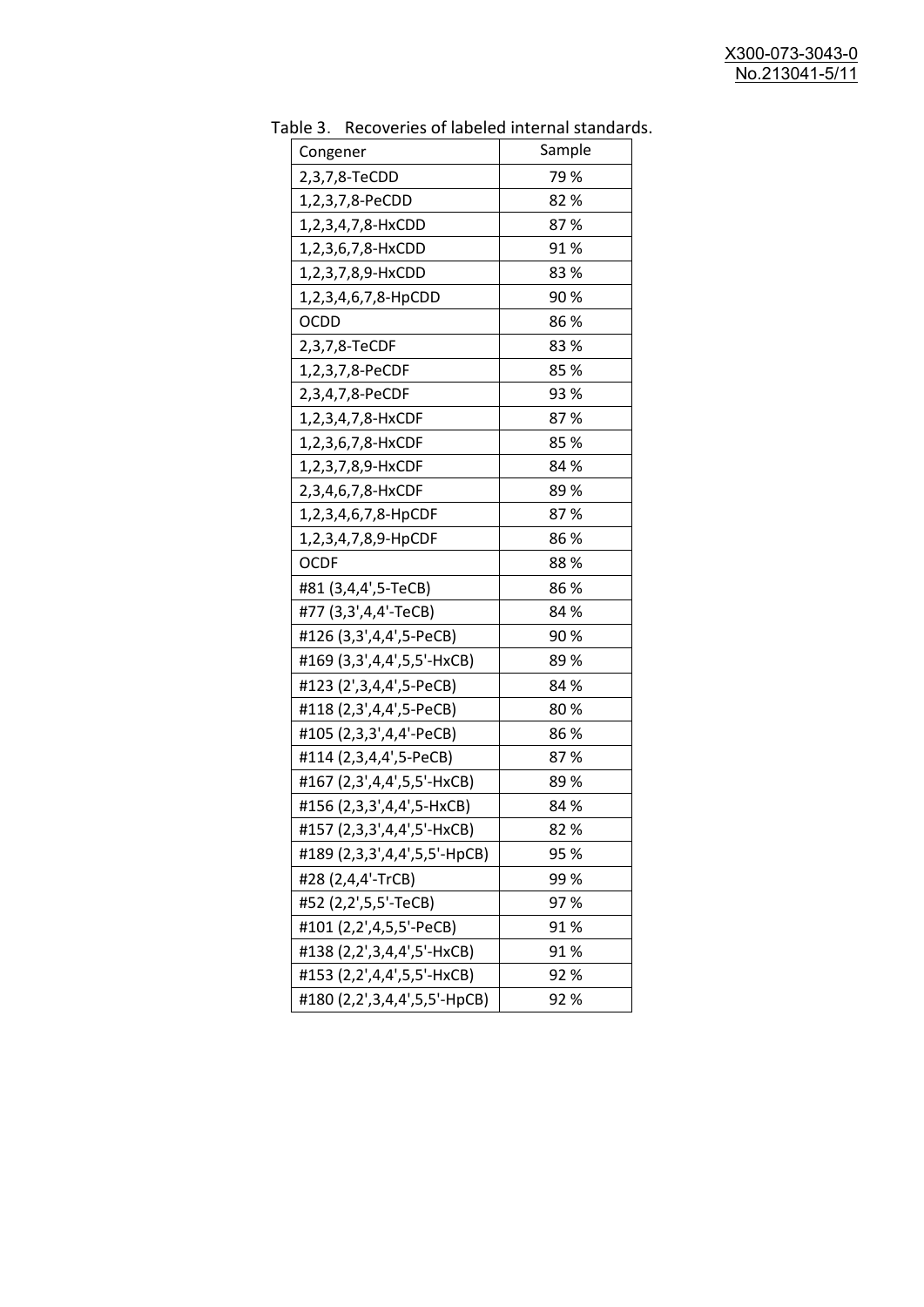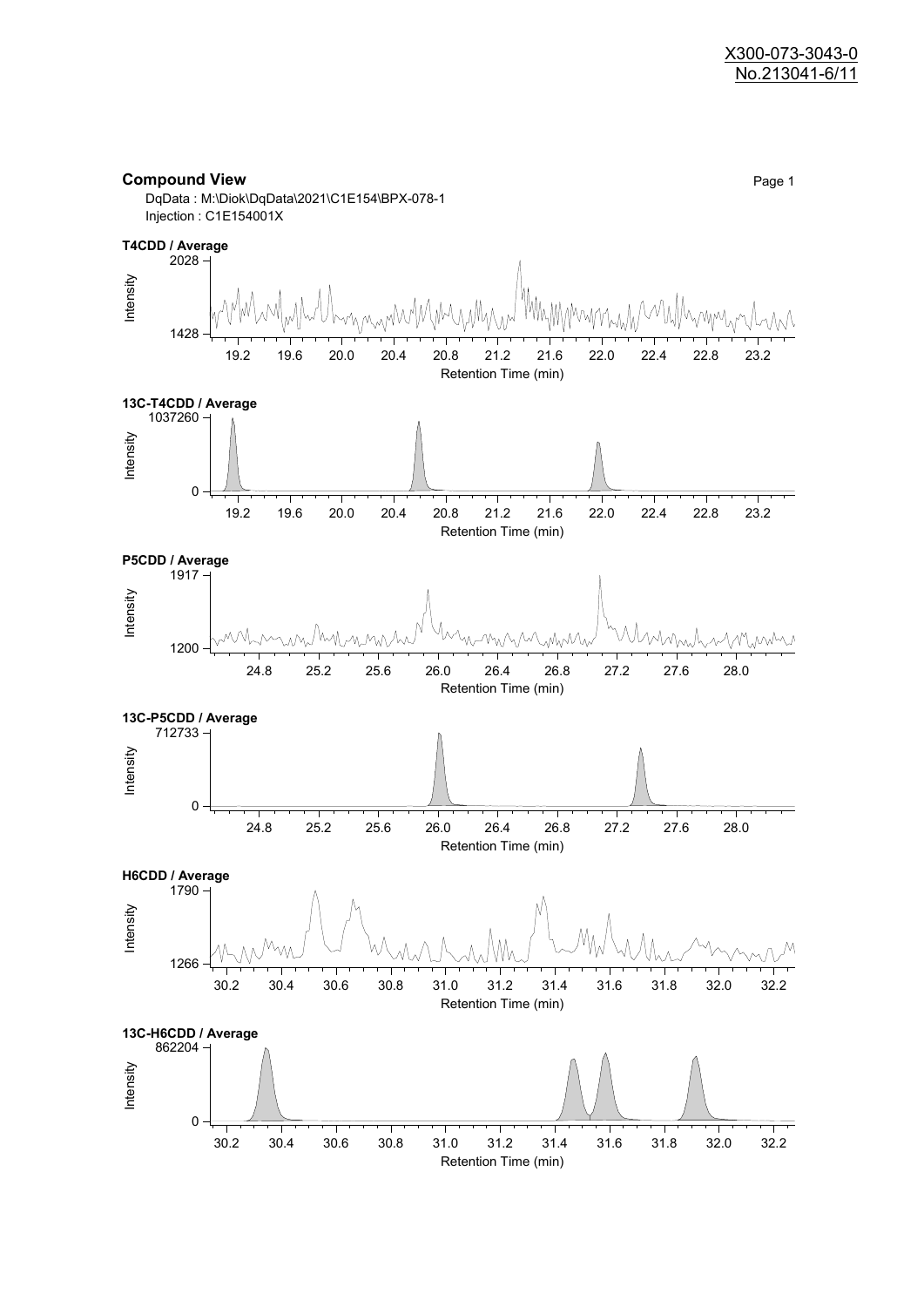#### X300-073-3043-0 No.213041-7/11

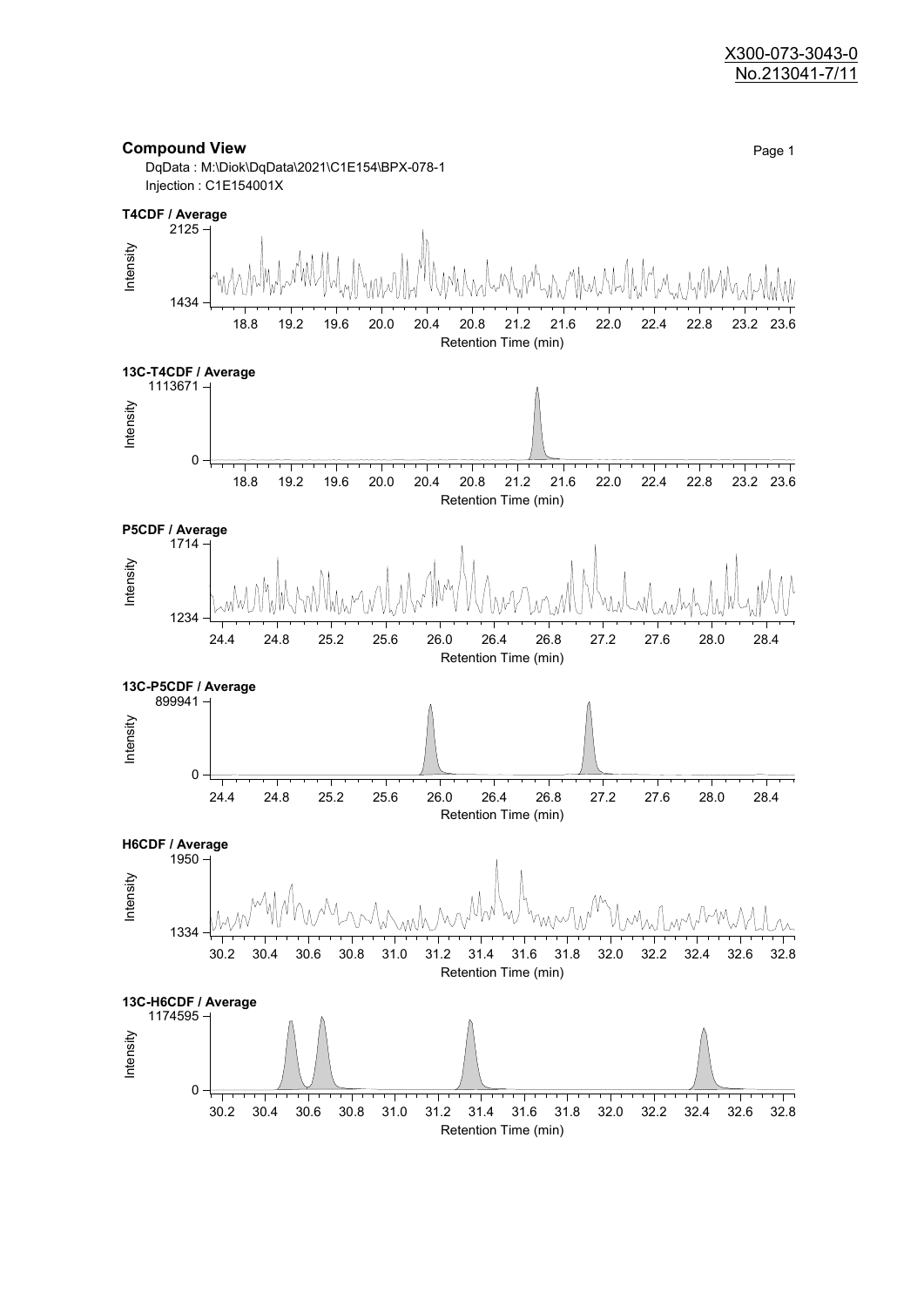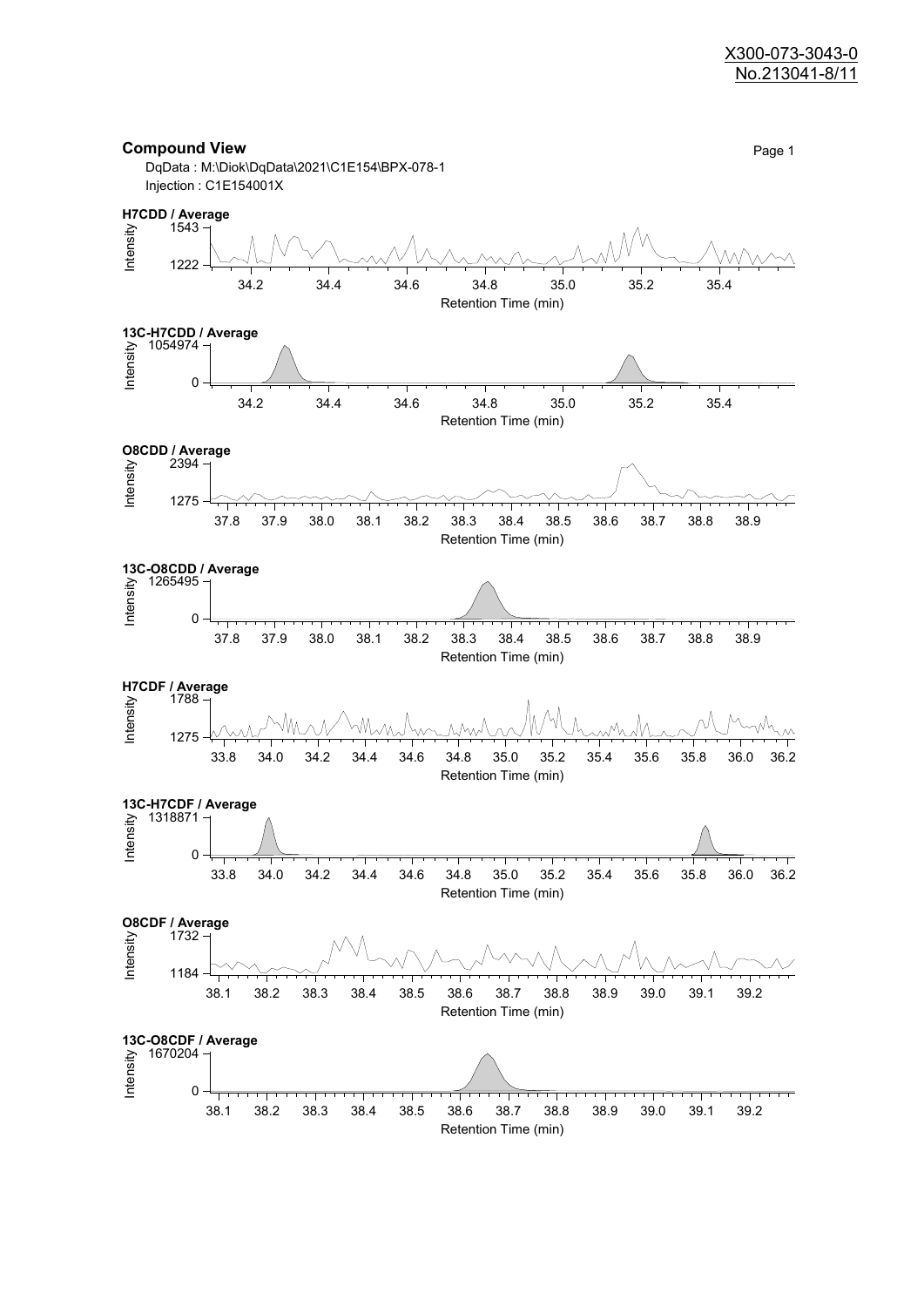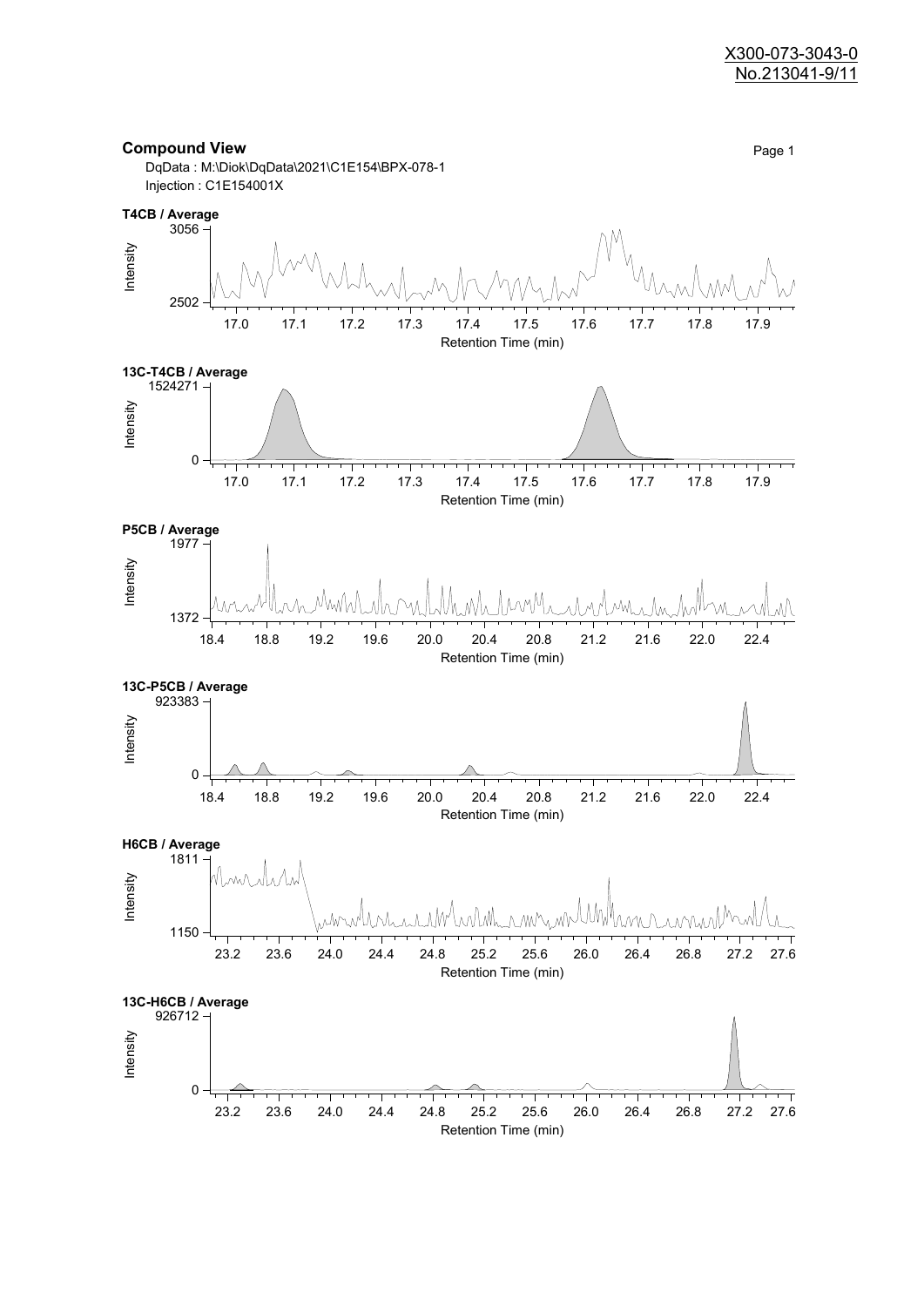